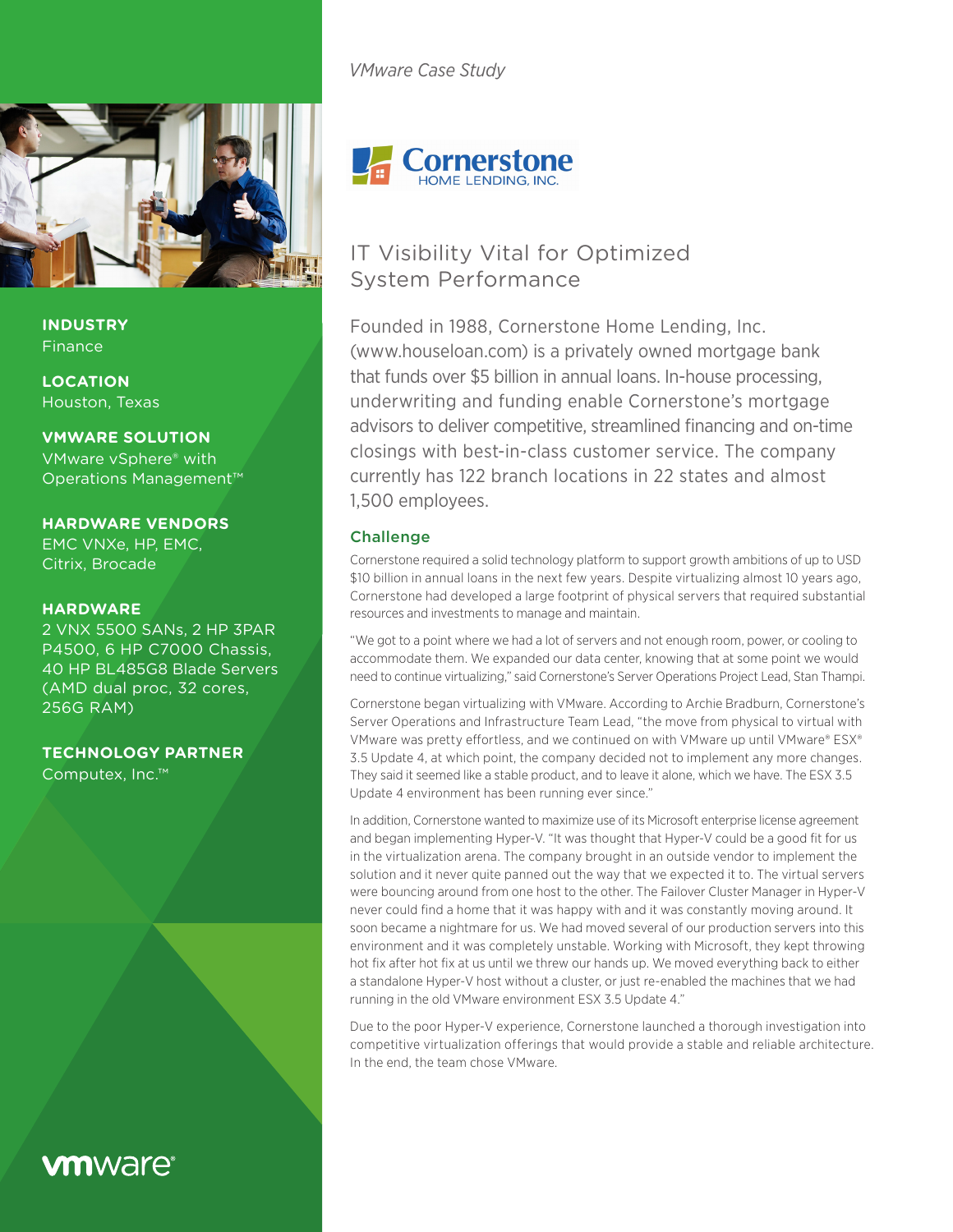# **KEY CHALLENGES**

- Improve agility and scalability of IT platform to support growth
- • Drive down IT costs
- Optimize previous investment in technologies
- • Implement stable, reliable infrastructure

#### **SOLUTION**

Cornerstone implemented VMware vSphere with Operations Management, deploying 45 hosts and almost 100 virtual machines to provide visibility into past and present asset health through a unique, centralized console, and enable superior platform-wide management.

#### **BENEFITS**

- Comprehensive visibility into IT
- Improved resource planning to better inform IT investments and decision making
- 70 percent reduction in hardware costs
- Ensured uptime with reliable virtualized infrastructure
- Reduced time spent on identifying and resolving system issues

#### Solution

"When we brought VMware into the fold, we went through several tests that included building servers and a cluster, in order to make sure everything worked for us and that it performed as well as in the past, and as well as they now claimed," noted Ricky Caldwell, Cornerstone's Director of Server Operations, Architecture and Infrastructure. "What we found was that VMware exceeded those expectations every single time."

As the team tested competitive virtualization offerings to meet technological and business requirements, Cornerstone discovered that vSphere with Operations Management offered better usability with a more intuitive interface. vSphere with Operations Management provided unprecedented visibility into past and present asset health through its unique, centralized console, and enabled superior platform-wide management.

Cornerstone realized that vSphere with Operations Management could greatly improve capacity planning. Currently, the team had few capacity planning practices in place, resulting in storage being quickly depleted and leading to frequent orders of additional servers that would require precious administrative time to configure on the network – a process that took several weeks to complete.

"Having a forecast model to help us plan out the next three to five years enables us to give the business a good prediction of when we are going to run out of storage space. We never had this kind of capability before," said Caldwell.

 "It was important to take the time to deliberate between products and find one that fit our industry, and that met our stability and performance requirements. We found that VMware could give our company what it needs to meet our overall business objectives."

#### Implementation

With the help of partner Computex, Inc., Cornerstone was able to implement 45 hosts and close to 100 virtual machines within a very short timeframe.

"We were pretty hands-on during the implementation," said Thampi. "We ran some tests and took some of the VMs that we provisioned out initially and moved them around between hosts just to demonstrate that we could lose some hosts and still keep the VM's up and running. Some of the SQL team members also wanted to see it in action, so they had their apps up and were writing data to it as we moved our VMs around between hosts and between clusters. They were very excited."

According to Caldwell, getting the team trained on vSphere with Operations Management was fairly easy, further shortening the time to value. "There wasn't a lot of time dedicated training," he said. "We already had an old existing VMware farm in place, so it was easy for the team to learn the new system, to learn the nuances and find out where the new features were. Training is a great tool, but sometimes the business expands so rapidly that we need to just jump in with both feet. We were able to do that with VMware."

#### **Benefits**

Caldwell sees the capacity planning and performance monitoring offered by vSphere with Operations Management as vital to his organization. "I'm able to open up VMware® vCenter™ and with everything in a common console; it gives me one full view to my entire environment. I'm not required to open up five different management consoles in order to see my server, my storage, my network. It's all in one location which makes it very easy."

"With vSphere with Operations Management, we get a very in-depth view of what's happening on various levels, on a day-to-day basis, a weekly basis, or a monthly basis," added Thampi. "Alerts tell me right away if I have any emerging performance issues that need to be looked at, before they impact the business."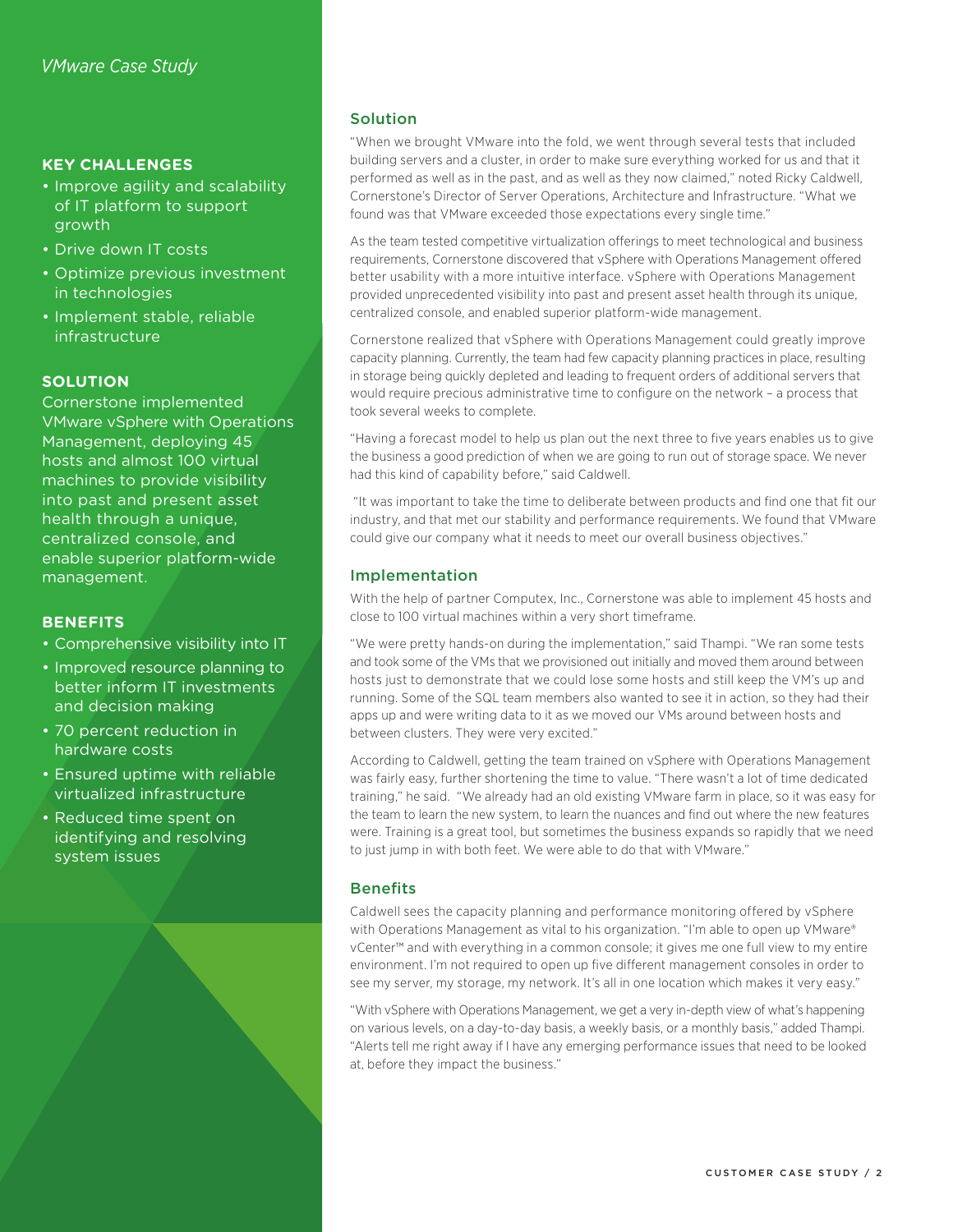*"For the first time ever we're able to capacity plan, to look ahead and forecast what we're going to need for the next one, three, or five years. This allows us to act proactively and give the business a clear model of projected costs along with a timeline. Ability to forecast capacity usage has changed the way Cornerstone calculates IT budgets. It gives us the ability to invest in IT the proper way."*

Ricky Caldwell Director of Server Operations Cornerstone Home Lending, Inc. Cornerstone uses vSphere with Operations Management to provision storage more accurately. The dashboard informs the team on whether a server has been over-provisioned and needs to be dialed back, or when storage is going to run out.

To maximize system performance, Cornerstone utilizes vSphere Distributed Resource Scheduler™ (DRS) provided within the vSphere with Operations Management platform. With DRS, Cornerstone can load balance resources to virtual machines by deploying new capacity to a cluster or automatically migrating virtual machines at any time without any service disruptions.

#### Comprehensive visibility into IT

vSphere with Operations Management collects the metrics from vCenter to provide a holistic view of Cornerstone's IT infrastructure. The comprehensive dashboard includes health, risk, and efficiency scores, so managers quickly understand IT service levels and workload capacities.

Director of Server Operations Ricky Caldwell noted the value Cornerstone has received from the new reporting capabilities. "For the first time, we're able to actually present a cost model to show our ability to be profitable from an IT perspective. Our executives and shareholders can also see when we're going to need to add to our current environment, along with the justification."

#### Improved resource planning to better inform IT investments and decision making

Since implementing vSphere with Operations Management, Cornerstone can now better identify capacity shortfalls, stressed workloads, and over-provisioned servers.

"For the first time ever we're able to capacity plan, to look ahead and forecast what we're going to need for the next one, three, or five years. This allows us to act proactively and give the business a clear model of projected costs along with a timeline," said Caldwell. Ability to forecast capacity usage has changed the way Cornerstone calculates IT budgets. "It gives us the ability to invest in IT the proper way."

Mark Belanger, CIO of Cornerstone, summarizes their new capabilities as being able to look into the past, as well as into the future in order to make decisions with certainty, and with a click of a button. Such decisions would previously have taken hours of calculations and deliberation.

#### 70 percent reduction in hardware costs

Cornerstone can scale quickly with virtualized servers, which can be deployed more rapidly than physical servers, and do not require the procurement and logistics involved with hardware.

"If we needed five new servers, we could have them up and running that same day, whereas it used to take three to four weeks to get servers in," said Caldwell. "We're in a more agile position now where we can provide a new server with just a few clicks."

The switch from physical to virtual servers has resulted in hardware cost savings close to 70 percent. "We're no longer spending four or five thousand dollars per physical server. We can now leverage the virtual hardware we have in place for a third of the cost," added Caldwell.

In addition, Cornerstone has also reduced operating expenses since virtualized infrastructure require less power and cooling.